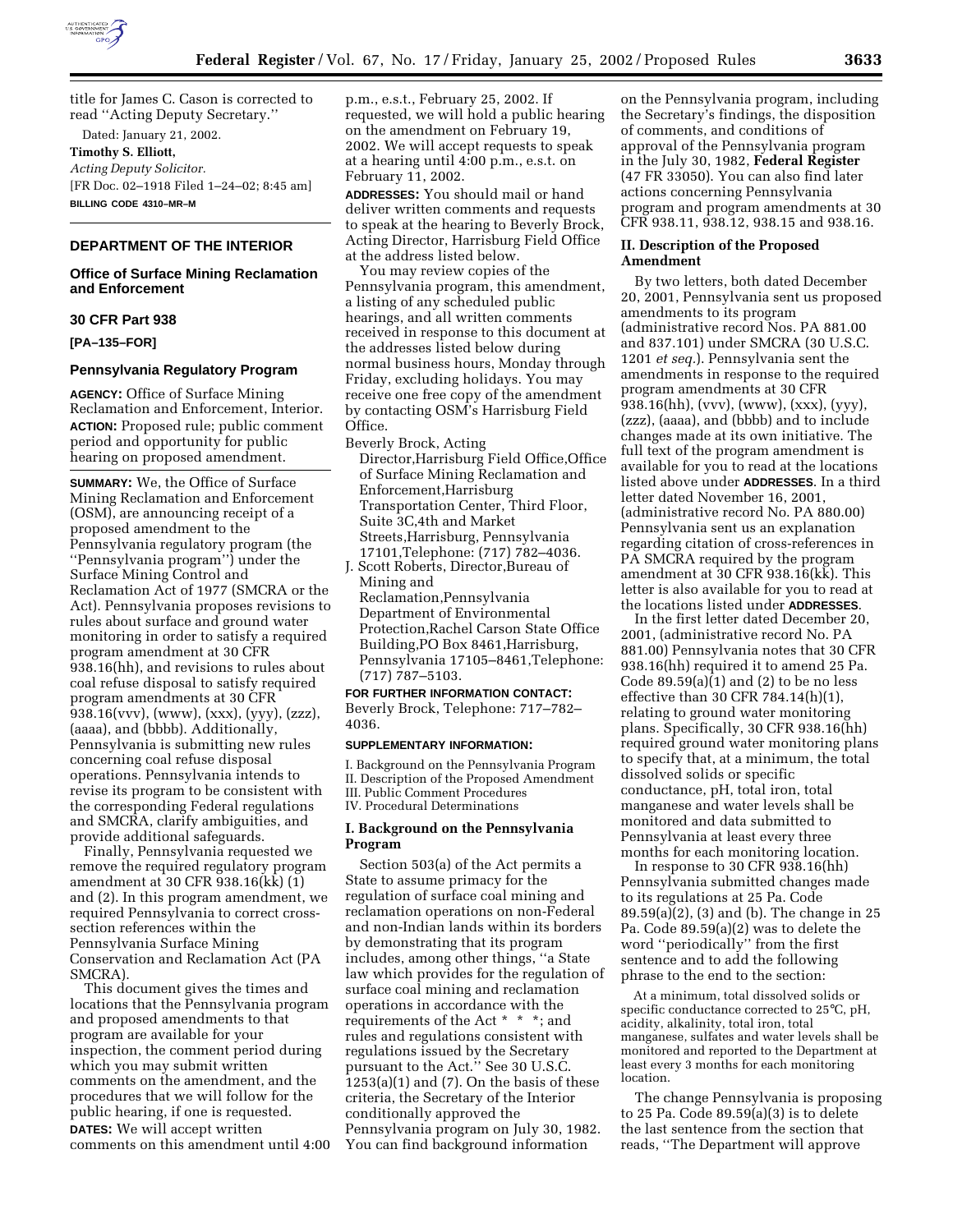the nature of data, frequency of collection, reporting requirements and the duration of the monitoring programs.'' Pennsylvania is proposing to add the following to the end of the section:

Surface water shall be monitored for parameters that relate to the suitability of the surface water for current and approved postmining land uses and to the objectives for protection of the hydrologic balance as set forth in § 89.36 (relating to protection of hydrologic balance). At a minimum, total dissolved solids or specific conductance corrected to 25°C, total suspended solids, total iron, total manganese, acidity, alkalinity, pH, sulfates and flow shall be monitored and reported to the Department at least every 3 months for each monitoring location.

Pennsylvania is also proposing to change 25 Pa. Code 89.59(b) by adding a sentence to the end of the section that reads, ''The Department may also require the operator to conduct monitoring and reporting more frequently than every 3 months and to monitor additional parameters beyond the minimum specified in this section.''

In the second letter of December 20, 2001, (administrative record No. PA 837.101) Pennsylvania submitted changes to various sections of its rules in 25 Pa. Code Chapters 88 and 90. Some of the proposed changes were to respond to required amendments at 30 CFR 938.16(vvv), (www), (xxx), (yyy), (zzz), (aaaa) and (bbbb). Other changes included adding 25 Pa. Code 90.116(a) to clarify that the water supply replacement requirements of 25 Pa. Code 87.119, relating to water rights and replacement for surface mining activities, are applicable to coal refuse disposal activities and adding subchapters E, F, and G to Chapter 90.

Changes to 25 Pa. Code Chapter 88 include the addition of references to 25 Pa. Code Chapter 90 to the first paragraph of 25 Pa. Code 88.281, replacing the word ''full'' with the phrase, ''the fill,'' in 25 Pa. Code 88.310(e), and the addition of subsections 25 Pa. Code 88.310(j) and (k). The full text of subsections (j) and (k) is:

(j) The system to prevent adverse impacts to the surface water and groundwater shall be constructed in accordance with design schematics, test results, descriptions, plans, maps, profiles or cross-sections approved in the permit and shall function to prevent adverse impacts to surface water and groundwater.

(k) The system to prevent precipitation from coming in contact with the coal refuse shall be constructed in accordance with design schematics, test results, descriptions, plans, maps, profiles and cross-sections approved in the permit and shall function to prevent precipitation from contacting the coal refuse.

(1) The system shall be installed as phases of the disposal area reach capacity, as specified in the permit, when the operation temporarily ceases for a period in excess of 90 days (unless the department approves a longer period, not to exceed 1 year) or when the operation permanently ceases.

(2) The system shall be designed to allow for revegetation of the site in accordance with the standard of success under § 88.330 (relating to revegetation: standards for successful revegetation) and for prevention of erosion.

In addition, Pennsylvania is proposing to amend 25 Pa. Code 88.332 by adding the following sentences to the end of subsection (a):

The system for preventing precipitation from contacting the coal refuse shall be installed when the temporary cessation exceeds 90 days. The department may approve a longer period, not to exceed 1 year, under subsection (b).

Numerous changes were proposed for 25 Pa. Code Chapter 90. Definitions for the terms ''coal refuse disposal,'' ''operator,'' and ''public recreational impoundment'' were to 25 Pa. Code 90.1. The proposed definitions are:

Coal refuse disposal—The storage, placement or disposal of coal refuse. The term includes engineered features integral to the placement of the coal refuse including relocations or diversions of stream segments contained within the proposed fill area and the construction of required systems to prevent adverse impacts to surface water and groundwater and to prevent precipitation from contacting the coal refuse.

Operator—A person operating a coal refuse disposal area, or part thereof.

Public recreational impoundment—A closed basin, naturally formed or artificially built, which is dammed or excavated for the retention of water and which is owned, rented or leased by the federal government, the commonwealth or a political subdivision of the commonwealth and which is used for swimming, boating, water skiing, hunting, fishing, skating or other similar activities.

Section 90.5 titled, ''Site Selection and Permitting'' is proposed to be added. The full text of this section, as proposed, is:

90.5. Site Selection and Permitting

(a) Prior to applying for a permit to conduct coal refuse disposal activities, the applicant shall comply with Subchapter E (relating to site selection). The department's technical guidance document number 563– 2113–660, titled Coal Refuse Disposal—Site Selection, shall be used as guidance for selecting a coal refuse disposal site.

(b) After the department has approved a site in accordance with Subchapter E, the applicant may apply for a permit for coal refuse disposal activities in accordance with Chapters 86 and 88 (relating to Surface and Underground Coal Mining: General; and Anthracite Coal) and this chapter.

Pennsylvania is proposing numerous changes to section 25 Pa. Code 90.12 including organizational changes, deletion of some portions of existing regulations and addition of new regulations. The section as proposed to be changed now reads:

#### 90.12. Geology

(a) The application shall include a description of the areal and structural geology within the proposed permit and adjacent area, including the lithology of the strata that influence the occurrence, availability, movement and quality of groundwater that may be affected by the coal refuse disposal. For lands within the proposed permit and adjacent areas, the applicant shall provide a description of the geology with complementing maps and cross sections and the results of test borings. The description shall include the strata down to and including any aquifer that may be affected. At a minimum, the description shall include:

(1) Location and quality of subsurface water.

(2) Depth, lithology and structure of nearsurface bedrock.

(3) Location, identification and status of mining and coal refuse disposal operations within or adjacent to the proposed permit area.

(4) A description of any glacial, alluvial, or colluvial deposits or other unconsolidated deposits that are present within or beneath the proposed permit area, including their thickness and location.

(5) A description of any mine workings that are present beneath the proposed permit area.

(6) The attitude and characteristics of joints, cleats, fracture zones, and faults within the permit and adjacent areas.

(7) The location and identification of all coal seam croplines within the permit area.

(8) A description of the physical characteristics of soils within the permit area. (9) A description of aquifers that are

present beneath the proposed permit area.

(b) Maps, cross-sections, and geologic descriptions required by this section shall be prepared and certified by a qualified registered professional geologist.

Pennsylvania is proposing to revise section 90.13(2) to read as follows:

(2) Other information on the baseline hydrogeologic properties of the groundwater system shall be included with the application. The Department may require information on indicator parameters such as pumping test, lithologic and piezometer data or that other appropriate information be provided. The application shall include a description of the groundwater flow system as it relates to the design and operation of the proposed groundwater and surface water protection system as described in § 90.50 (relating to Design Criteria: Groundwater and Surface Water Protection System).

Pennsylvania is proposing some organizational changes to 25 Pa. Code 90.34(a). The section, as proposed, reads: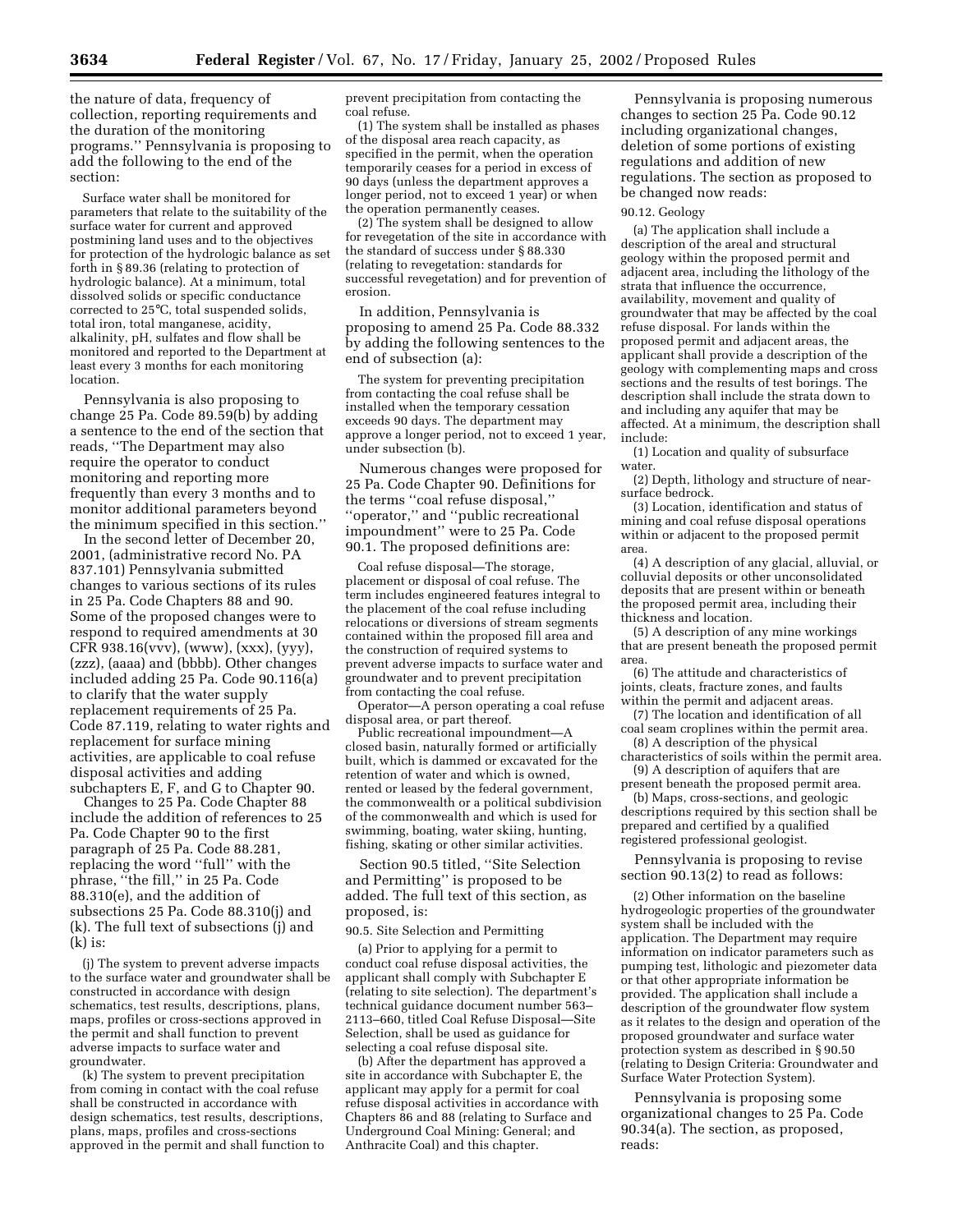(a) An application shall contain a description of the proposed land use, following reclamation, of the lands to be affected within the proposed permit area by coal refuse disposal activities, including a discussion of the utility and capacity of the reclaimed land to support a variety of alternative uses, and the relationship of the proposed use to existing land use policies and plans. This description shall explain the following:

(1) How the proposed postdisposal land use is to be achieved, and the necessary support activities which may be needed to achieve the proposed land use.

(2) The detailed management plan to be implemented when pastureland is the postdisposal land use.

(3) Materials needed for approval of the alternative use under § 90.166 (relating to postdisposal land use).

(4) The consideration given to making all of the proposed coal refuse disposal activities consistent with surface owner plans and applicable Commonwealth and local land use plans and programs.

Pennsylvania is proposing to add a phrase to the first sentence of section 25 Pa. Code 90.45. The sentence now reads, ''A person who conducts, or intends to conduct, coal refuse disposal activities on prime farmlands historically used for cropland, in accordance with Subchapter E (relating to site selection), shall submit a plan, as part of the permit application, for the disposal and restoration of the land.''

Pennsylvania is proposing to add section 25 Pa. Code 90.49. The section, as proposed, reads:

#### 90.49. Stream Buffer Zone Variance

(a) Stream buffer zone restriction. Coal refuse disposal may not occur within 100 feet (30.48 meters) of the bank of a stream. The department may grant a variance for disposal of coal refuse under subsection (c) if consistent with subchapter E (relating to site selection).

(b) Compliance required. Surface mining operations supporting coal refuse disposal shall comply with § 86.102(12) (relating to areas where mining is prohibited or limited).

(c) Variance. The department may grant a variance from the 100-foot (30.48-meter) stream buffer zone to dispose of coal refuse and to relocate or divert streams in the 100 foot (30.48-meter) stream buffer zone. The stream buffer zone is the area within 100 feet (30.48 meters) measured horizontally from the bank of any stream.

(1) Stream buffer zone variances will only be granted if the operator demonstrates to the satisfaction of the department that, as a result of the variance, coal refuse disposal will not adversely affect water quality and quantity, or other environmental resources of the stream and will not cause or contribute to the violation of applicable state or federal water quality standards.

(2) Prior to granting a variance, the operator shall be required to give public notice of the application in two newspapers of general circulation in the area once a week for two successive weeks.

(i) If a person files an exception to the proposed variance within 20 days of the last publication of the notice, the department will conduct a public hearing with respect to the application within 30 days of receipt of the exception.

(ii) The department will also consider information or comments submitted by the Fish and Boat Commission prior to taking action on a variance request.

(3) The variance will be issued as a written order specifying the methods and techniques that shall be employed to prevent or mitigate adverse impacts. Mitigation can include, but is not limited to, compensatory restoration and enhancements of nearby streams or stream segments.

Pennsylvania is proposing to add 25 Pa. Code 90.5. The full text of the section, as proposed, is:

90.50. Design Criteria: Groundwater and Surface Water Protection System

(a) The application shall include a description of the system that will be installed to prevent adverse impacts to groundwater and surface water. The description shall include maps, plans, and other information necessary to evaluate the design of the system.

(b) The application shall include a description of the system that will be installed to prevent precipitation from coming into contact with the coal refuse. The description shall include maps, plans, and other information necessary to evaluate the design of the system. The coal refuse disposal operation shall be designed in phases to minimize the amount of time the entire coal refuse area is exposed to precipitation prior to the installation of the system to prevent precipitation from contacting the coal refuse. The application shall describe the design of the system for preventing precipitation from contacting coal refuse and how the system will be installed in accordance with the following:

(1) During routine coal refuse disposal as phases of the coal refuse disposal area reach capacity.

(2) During periods of temporary cessation as directed under § 90.167(d) (relating to cessation of operations: temporary).

(3) When the operation permanently ceases.

(c) The department's technical guidance document number 563–2112–656, titled Liners—Impoundments, Stockpiles, and Coal Refuse Disposal Areas, shall be used as guidance for designing coal refuse disposal sites incorporating earthen, admixed or synthetic liners or caps for preventing adverse impacts to groundwater and surface water and for preventing precipitation from contacting coal refuse.

(d) The application shall include a description of the measures to be taken to ensure the long-term functionality of the systems described in subsections (a) and (b). The description shall address the site's susceptibility to mine subsidence and the potential impacts of mine subsidence on the systems described in subsections (a) and (b). The description shall also address the potential for deterioration of components of the systems described in subsections (a) and

(b) due to other physical or chemical processes including but not limited to attack from sulfate-laden or acidic groundwater and/or leachate.

In section 25 Pa. Code 90.101(b), Pennsylvania is proposing to replace the phrase, ''the water,'' with the phrase, 'groundwater and surface water.''

Pennsylvania is proposing to add section 25 Pa. Code 90.116a. This section reads:

90.116a. Hydrologic Balance: Water Rights and Replacement

An operator who conducts coal refuse disposal and adversely affects a water supply by contamination, pollution, diminution, or interruption shall comply with § 87.119 (relating to water rights and replacement).

In 25 Pa. Code 90.122, Pennsylvania is proposing to delete former subsections (e) and (g). Under the proposed amendment, former subsection (f) is now subsection (e) and former subsection (h) is now subsection (f). In addition, Pennsylvania has submitted new subsections (g) and (h). The new subsections are:

(g) The disposal area shall be provided with a system to prevent adverse impacts to the surface water and groundwater. The system shall be constructed in accordance with design schematics, test results, descriptions, plans, maps, profiles or crosssections approved in the permit and shall function to prevent adverse impacts to surface water and groundwater.

(h) When a phase of the coal refuse disposal area reaches capacity, the operator shall install a system to prevent precipitation from coming in contact with the coal refuse in the completed phase.

(1) The system shall be constructed in accordance with design schematics, test results, descriptions, plans, maps, profiles or cross-sections approved in the permit.

(2) During normal coal refuse disposal, the system is not required to prevent precipitation from coming in contact with the coal refuse being placed in phases of the operation that have not reached capacity.

(3) The system shall be designed to allow for revegetation of the site in accordance with the standard of success under § 90.159 (relating to revegetation: standards for successful revegetation) and for the prevention of erosion.

(4) If the operator temporarily ceases operation of the coal refuse disposal area for a period in excess of 90 days (unless the department, for reasons of labor strike or business necessity, approves a longer period not to exceed one year) or when the operation permanently ceases, the operator shall install the system for preventing precipitation from contacting the coal refuse.

In 25 Pa. Code 90.167, Pennsylvania is proposing to change ''shall'' to ''may'' in section (b) and to add new subsection (d). Subsection (d) reads:

The operator shall install the system for preventing precipitation from contacting the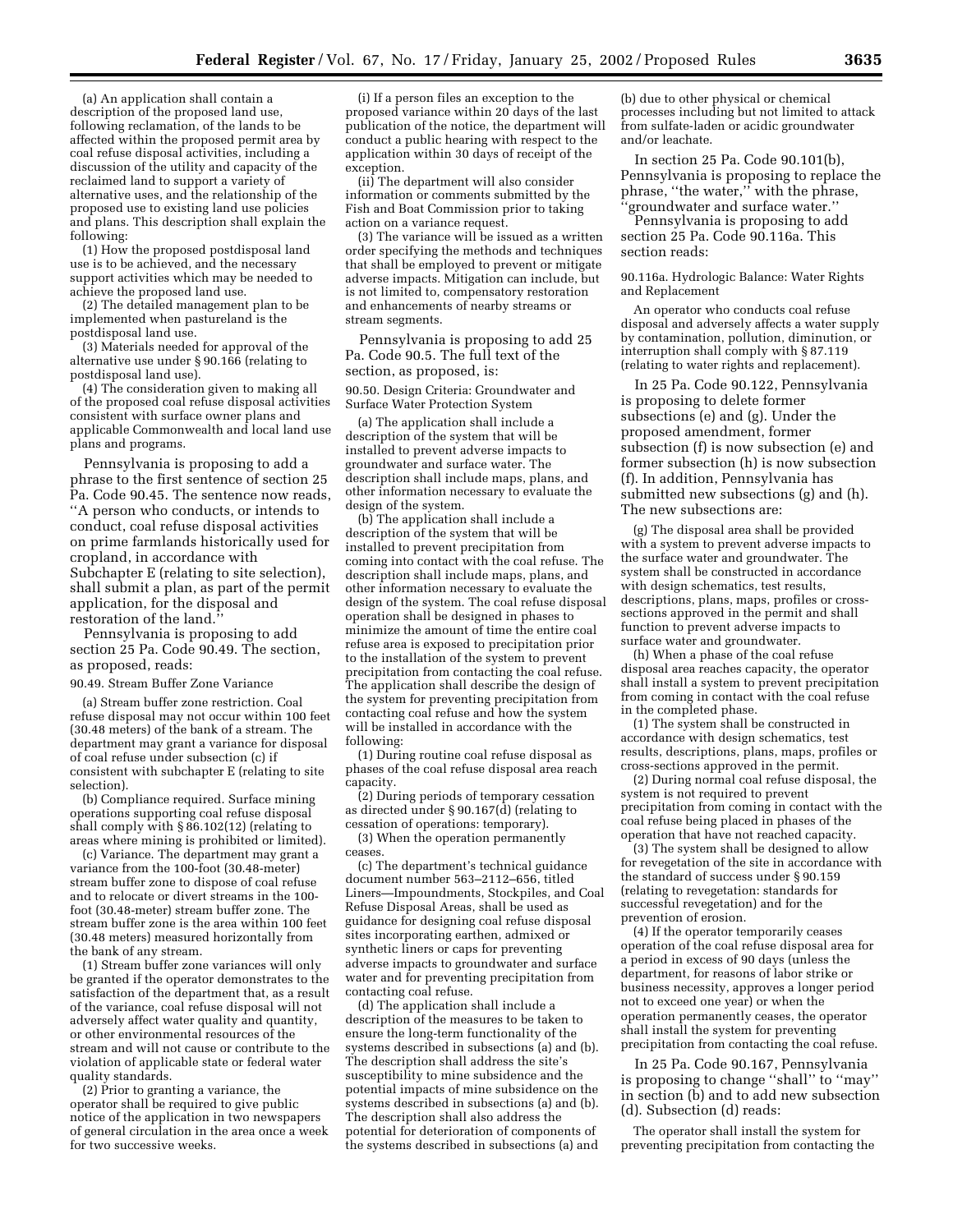coal refuse when the temporary cessation exceeds 90 days. The department may approve a longer period, not to exceed 1 year, for reasons of a labor strike or business necessity.

Finally, Pennsylvania is proposing to add three new subchapters to 25 Pa. Code Chapter 90. The new subchapters are E. Site Selection, F. Coal Refuse Disposal Activities on Areas With Preexisting Pollutional Discharges, and G. Experimental Practices. The full text of these new subchapters follow:

#### Subchapter E. Site Selection

#### Section 90.201. Definitions

The following words and terms, when used in this subchapter, have the following meanings, unless the context clearly indicates otherwise.

Preferred Site—A watershed polluted by acid mine drainage; a watershed containing an unreclaimed surface mine but which has no mining discharge; a watershed containing an unreclaimed surface mine with discharges that could be improved by the proposed coal refuse disposal operation; unreclaimed coal refuse disposal piles that could be improved by the proposed coal refuse disposal operation; or other unreclaimed areas previously affected by mining activities.

Search area—The geographic area within a 1-mile radius of an existing coal preparation facility or the 25-square-mile geographic area encompassing a proposed coal preparation facility

Selected Site—A location selected by the applicant and approved by the Department under this Subchapter for which the applicant can then apply for a permit to conduct coal refuse disposal activities.

### Section 90.202. General Requirements

(a) A preferred site shall be used for coal refuse disposal unless the applicant demonstrates to the Department that an alternate site is more suitable based upon engineering, geology, economics, transportation systems, and social factors and is not adverse to the public interest.

(b) The applicant is required to determine whether the search area contains a preferred site.

(1) For a new coal refuse disposal area that will support an existing coal preparation facility, the applicant shall examine the geographic area within a 1-mile radius of the existing coal preparation facility.

(2) For a proposed coal refuse disposal area that will support a proposed coal preparation facility, the applicant shall examine a 25 square-mile geographic area encompassing the proposed coal preparation facility. In defining the 25-square-mile area, consideration shall be given to environmental, technical, transportation, economic, and social factors where applicable.

(c) If there are no preferred sites located within the search area, the applicant must conduct a comparative analysis of the potential coal refuse disposal sites in accordance with § 90.204(b) (relating to proposing an alternate site).

(d) The Department will not approve a site proposed by the applicant for coal refuse disposal activities when the Department finds that the adverse environmental impacts of using the site for coal refuse disposal activities would clearly outweigh the public benefits.

(e) Except on preferred sites, the Department shall not approve coal refuse disposal on or within any of the following areas:

(1) Prime Farmlands.

(2) An exceptional value watershed as defined under Chapter 93 (relating to water quality standards).

(3) Sites known to contain threatened or endangered animals listed exclusively under the Commonwealth's protection programs.

(4) An area that is hydrologically connected to and contributes at least 5% of the drainage to wetlands designated as exceptional value under Chapter 105 (relating to dam safety and waterway management) unless a larger percentage contribution is authorized by the Department after consultation with the Fish and Boat Commission.

(5) A watershed less than 4 square miles in area upstream of the intake of a public water supply.

(6) A watershed less than 4 square miles in area upstream of the upstream limit of a public recreational impoundment.

(7) Sites known to contain Federally listed threatened or endangered plants or animals. At preferred sites known to contain Federally listed threatened or endangered species, approval will be granted only where the Department concludes and the United States Fish and Wildlife Service concurs that the proposed activity is not likely to adversely affect Federally listed threatened or endangered species or result in the take of Federally listed threatened or endangered species in violation of section 9 of the Endangered Species Act of 1973 (16 U.S.C.A. 1538).

(f) As part of the site selection process, an applicant may request approval for more than one site. The Department will evaluate each site proposed for coal refuse disposal and, if the Department finds that a proposed site meets the requirements of this subchapter, it will designate it as an approved site. The applicant will then have the option of choosing a selected site from among the approved sites and submitting an application for coal refuse disposal for that site.

Section 90.203. Proposing a Preferred Site

If the applicant proposes to use a preferred site, the Department will approve the proposed site subject to § 90.202(c) (relating to general requirements) provided the applicant demonstrates that the attendant adverse environmental impacts will not clearly outweigh the public benefits.

Section 90.204. Proposing an Alternate Site

(a) Where a preferred site(s) exists within the search area, but the applicant proposes an alternate site, the applicant shall:

(1) Demonstrate that the alternate site is more suitable, using criteria in § 90.202(a) (relating to general requirements), than all preferred sites within the search area.

(2) Identify other alternate sites considered and provide the basis for the rejection of these sites.

(3) Based on reasonably available data, demonstrate that it is the most suitable site based on environmental, economic, technical, transportation and social factors.

(b) If a preferred site does not exist within the search area, the applicant shall:

(1) Identify all the sites considered within the search area and provide the basis for their consideration.

(2) Provide the basis for the rejection of considered sites.

(3) Based on reasonably available data, demonstrate to the Department that the proposed site is the most suitable based on environmental, economic, technical, transportation, and social factors.

Section 90.205. Alternatives Analysis

The alternatives analysis required by §§ 90.202(b) and 90.204 (relating to general requirements; and proposing an alternate site) satisfies the requirement for an alternatives analysis under the Dam Safety and Encroachments Act (32 P.S. 693.1– 693.27) and regulations promulgated thereunder. See Chapter 105 (relating to dam safety and waterway management).

Section 90.206. Disapproval of a Proposed Site

If the Department disapproves the applicant's proposed site, the applicant may submit a new proposal supporting the selection of another site located either within or outside of the search area.

Section 90.207. Approval of a Selected Site

Department approval of a selected site does not indicate the Department will approve an application for coal refuse disposal activities for the selected site.

Subchapter F. Coal Refuse Disposal Activities on Areas With Preexisting Pollutional Discharges

#### Section 90.301. Scope

(a) This subchapter specifies procedures and rules applicable to those who seek authorization to engage in coal refuse disposal activities on an area on which there are preexisting pollutional discharges resulting from previous mining and describes the terms and conditions under which the Department may release bonds to operators who have received authorization.

(b) Chapter 86 (relating to surface and underground coal mining: general) and Subchapters A–D apply to authorizations to mine areas with preexisting pollutional discharges except as specifically modified by this subchapter.

#### Section 90.302. Definitions

The following words and terms, when used in this subchapter, have the following meanings, unless the context clearly indicates otherwise:

Abatement Plan—Any individual technique or combination of techniques, the implementation of which will result in reduction of the base line pollution load. Abatement techniques include but are not limited to: Addition of alkaline material, special plans for managing toxic and acid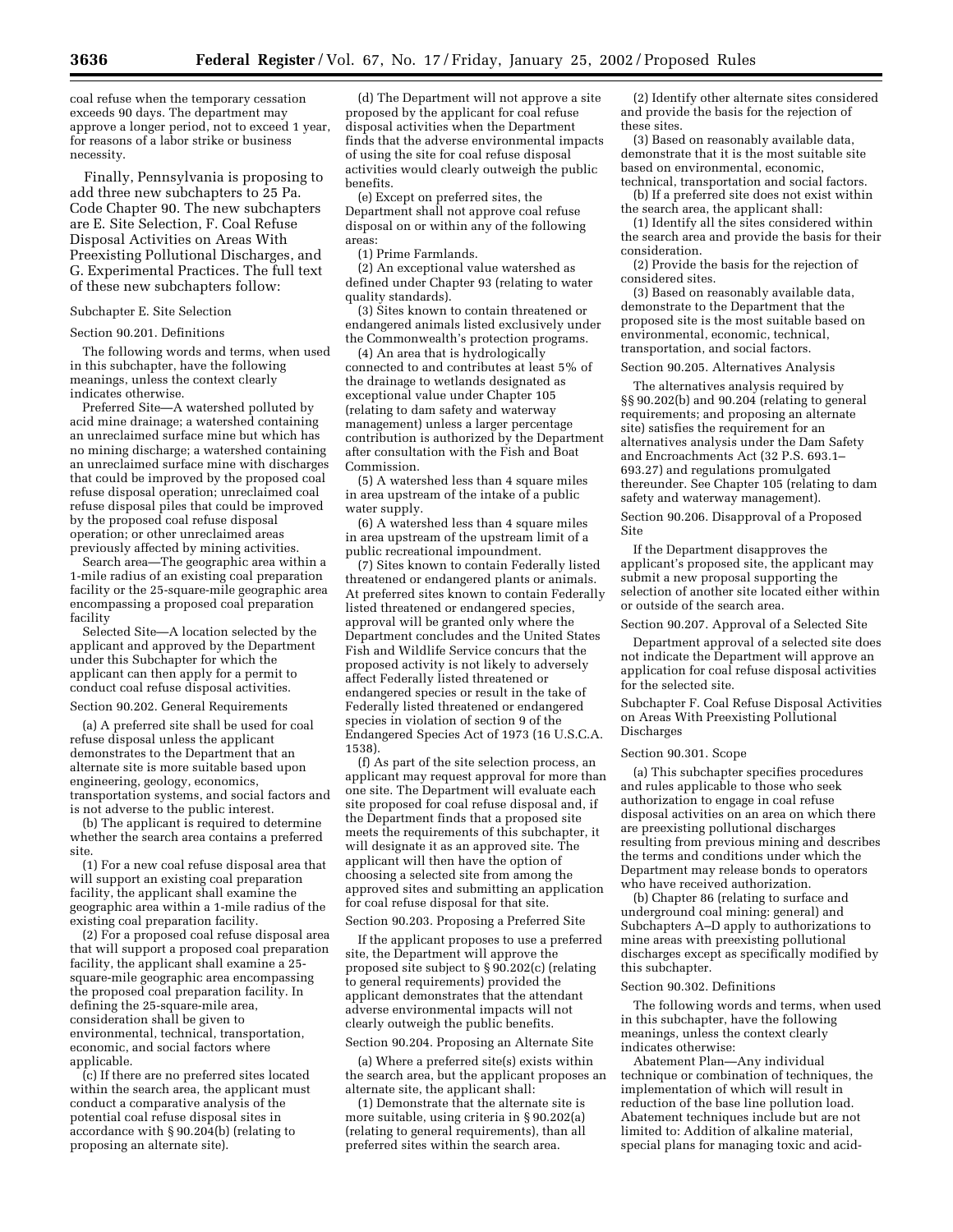forming material, regrading, revegetation and relocating coal refuse to a coal refuse disposal area that includes systems to prevent adverse impacts to surface and groundwater and to prevent precipitation from contacting the coal refuse.

Actual Improvement—The reduction of the baseline pollution load resulting from the implementation of the approved abatement plan; except that any reduction of the baseline pollution load achieved by water treatment may not be considered as actual improvement provided, however, that treatment approved by the Department of the coal refuse before, during or after placement in the coal refuse disposal area shall not be considered to be water treatment.

Baseline Pollution Load—The characterization of the pollutional material being discharged from or on the pollution abatement area, described in terms of mass discharge for each parameter deemed relevant by the Department, including seasonal variations and variations in response to precipitation events. The Department will establish in each authorization the specific parameters it deems relevant for the baseline pollution load, including, at a minimum, iron and acid loadings.

Best Professional Judgment—The highest quality technical opinion forming the basis for the terms and conditions of the treatment level required after consideration of all reasonably available and pertinent data. The treatment levels shall be established by the Department under sections 301 and 402 of the Federal Water Pollution Control Act (33 U.S.C.A. 1311 and 1342).

Best Technology—Measures and practices which will abate or ameliorate, to the maximum extent possible, discharges from or on the pollution abatement area. These measures include engineering, geochemical or other applicable practices.

Coal Refuse Disposal Activities—The storage, dumping or disposal of any waste coal, rock, shale, slurry, culm, gob, boney, slate, clay, underground development wastes, coal processing wastes, excess soil and related materials, associated with or near a coal seam, that are either brought above ground or otherwise removed from a coal mine in the process of mining coal or are separated from coal during the cleaning or preparation operations. The term shall not include the removal or storage of overburden from surface mining activities.

Excess Soil and Related Material—Rock, clay or other material located immediately above or below a coal seam and which are extracted from a coal mine during the process of mining coal. The term does not include topsoil or subsoil.

Pollution Abatement Area—The part of the permit area that is causing or contributing to the baseline pollution load. It shall include adjacent and nearby areas that must be affected to bring about significant improvements of the baseline pollution load and may include the immediate locations of the discharges.

Section 90.303. Applicability

(a) Authorization may be granted under this subchapter when the authorization is part of the following:

(1) A permit issued after February 6, 1995, but only if the authorization request is made during one of the following periods:

(i) At the time of the submittal of the permit application for the coal refuse disposal activities, including the proposed pollution abatement area.

(ii) Prior to a Department decision to issue or deny that permit.

(2) A permit revision under § 86.52 (relating to permit revisions), but only if the operator affirmatively demonstrates to the satisfaction of the Department that:

(i) The operator has discovered pollutional discharges within the permit area that came into existence after its permit application was approved.

(ii) The operator has not caused or contributed to the pollutional discharges.

(iii) The proposed pollution abatement area is not hydrologically connected to an area where coal refuse disposal activities have been conducted under the permit.

(iv) The operator has not affected the proposed pollution abatement area by coal refuse disposal activities.

(v) The Department has not granted a bonding authorization and mining approval for the area under § 86.37(b) (relating to criteria for permit approval or denial).

(b) Notwithstanding subsection (a), no authorization may be granted under this subchapter for repermitting under §§ 86.12 and 86.14 (relating to continued operation under interim permits; and permit application filing deadlines), permit renewals under § 86.55 (relating to permit renewals: general requirements) or permit transfers under § 86.56 (relating to transfer of permit).

Section 90.304. Application for Authorization

(a) An operator who requests authorization under this Subchapter shall comply with the permit application requirements of Chapter 86 (relating to surface and underground coal mining: general) and Subchapters A–D, except as specifically modified by this subchapter. The operator shall also:

(1) Delineate on a map the proposed pollution abatement area, including the location of the preexisting discharges.

(2) Provide a description of the hydrologic balance for the proposed pollution abatement area that includes:

(i) Results of a detailed water quality and quantity monitoring program, including seasonal variations, variations in response to precipitation events and modeled baseline pollution loads using this monitoring program.

(ii) Monitoring for pH, alkalinity, acidity, total iron, total manganese, aluminum, sulfates, total suspended solids and other water quality parameters the Department deems relevant.

(3) Provide a description of the abatement plan that represents best technology and includes the following:

(i) Plans, cross-sections and schematic drawings describing the abatement plan proposed to be implemented.

(ii) A description and explanation of the range of abatement level that is anticipated to be achieved, costs and each step in the proposed abatement plan.

(iii) A description of the standard of success for revegetation necessary to ensure success of the abatement plan.

(b) The operator seeking this authorization shall continue the water quality and quantity monitoring program required by subsection (a)(2) after making the authorization request. The operator shall submit the results of this continuing monitoring program to the Department on a monthly basis until a decision on the authorization request is made.

Section 90.305. Application Approval or Denial

(a) Authorization may not be granted under this subchapter unless the operator seeking the authorization affirmatively demonstrates the following to the satisfaction of the Department on the basis of information set forth in the application:

(1) Neither the operator, nor an officer, principal shareholder, agent, partner, associate, parent corporation, subsidiary or affiliate, sister corporation, contractor or subcontractor, or a related party as defined in § 86.1 (relating to definitions) has either of the following:

(i) Legal responsibility or liability as an operator for treating the water pollution discharges from or on the proposed pollution abatement area.

(ii) Statutory responsibility or liability for reclaiming the proposed pollution abatement area.

(2) The proposed abatement plan will result in significant reduction of the baseline pollution load and represents best technology.

(3) The land within the proposed pollution abatement area can be reclaimed.

(4) The coal refuse disposal activities on the proposed pollution abatement area will not cause additional surface water pollution or groundwater degradation.

(5) The standard of success for revegetation will be achieved. The standard of success for revegetation for sites previously reclaimed to the standards of Chapters 87, 88 and 90 shall be the standards set forth in § 90.159 (relating to revegetation: standards for successful revegetation). The standard of success for revegetation for sites not previously reclaimed to the standards of Chapters 87, 88 and 90 shall be, at a minimum, the following, provided the site is not a bond forfeiture site where the forfeited money paid into the fund is sufficient to reclaim the forfeited site to the applicable standards:

(i) A ground cover of living plants not less than can be supported by the best available topsoil or other suitable material in the reaffected area.

(ii) A ground cover no less than that existing before disturbance of the area by coal refuse disposal activities.

(iii) Adequate vegetation to control erosion. Vegetation may be no less than that necessary to ensure the success of the abatement plan.

(6) The coal refuse disposal activities on permitted areas other than the proposed pollution abatement area will not cause surface water pollution or groundwater degradation.

(7) Requirements of § 86.37(a) (relating to criteria for permit approval or denial) that are consistent with this section have been met.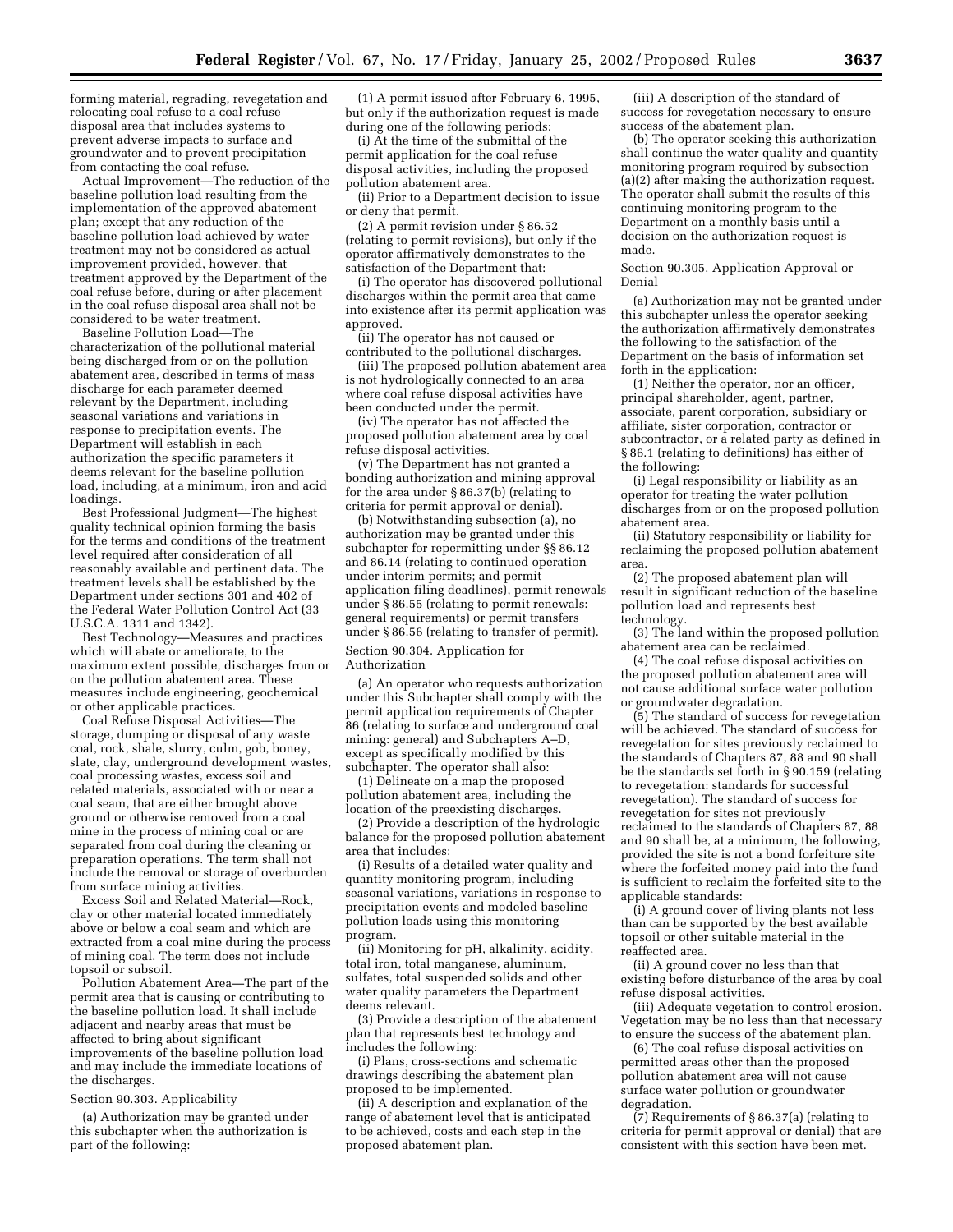(b) An authorization may be denied under this subchapter if granting the authorization will, or is likely to, affect a legal responsibility or liability under The Clean Streams Law (35 P.S. 691.1–691.1001), the Surface Mining Conservation and Reclamation Act (52 P.S. 1396.1–1396.19a), Chapter 86 (relating to surface and underground coal mining: general) or Subchapters A–D, for the proposed pollution abatement area or other areas or discharges in the vicinity of the proposed pollution abatement area.

(c) Authorization may not be granted under this subchapter unless there are one or more preexisting discharges from or on the pollution abatement area.

(d) The authorization allowed under this subchapter is only for the pollution abatement area and does not apply to other areas of the permit.

## Section 90.306. Operational Requirements

(a) An operator who receives an authorization under this subchapter shall comply with the requirements of Chapter 86 (relating to surface and underground coal mining: general) and Subchapters A–D except as specifically modified by this subchapter. The operator shall also:

(1) Implement the approved water quality and quantity monitoring program for the pollution abatement area until the requirements of § 90.309 (relating to criteria and schedule for release of bonds on pollution abatement areas) are met.

(2) Implement the approved abatement plan.

(3) Notify the Department immediately prior to the completion of each step of the abatement plan.

(4) Provide a progress report to the Department within 30 days after the completion of each step of the abatement program that includes a statement signed by the operator, and if required by the Department, a statement signed by the supervising engineer, that all work has been performed in accordance with the terms and conditions of the pollution abatement authorization, the approved maps, plans, profiles and specifications.

## Section 90.307. Treatment of Discharges

(a) Except for preexisting discharges that are not encountered during coal refuse disposal activities or the implementation of the abatement plan, the operator shall comply with § 90.102 (relating to hydrologic balance: effluent standards).

(b) The operator shall treat the preexisting discharges that are not encountered during coal refuse disposal activities or implementation of the abatement plan to comply with the effluent limitations established by best professional judgment. The effluent limitations established by best professional judgment may not be less than the baseline pollution load. If the baseline pollution load, when expressed as a concentration for a specific parameter, satisfies the effluent limitation in § 90.102 for that parameter, the operator shall treat the preexisting discharge for that parameter to comply with either effluent limitations established by best professional judgment or the effluent limitations in § 90.102.

(c) For purposes of subsections (a) and (b), the term encountered may not be construed to mean diversions of surface water and shallow groundwater flow from areas undisturbed by the implementation of the abatement plan that would otherwise drain into the affected area, as long as the diversions are designed, operated and maintained under  $\bar{S}$  90.104 (b)–(h) (relating to hydrologic balance: diversions).

(d) An operator required to treat preexisting discharges will be allowed to discontinue treating the discharges under subsection (b) when the operator affirmatively demonstrates the following to the Department's satisfaction:

(1) The preexisting discharges are meeting the effluent limitations established by subsection (b) as shown by groundwater and surface water monitoring conducted by the operator or the Department.

(2) Coal refuse disposal activities under the permit—including the pollution abatement area—are being or were conducted under the requirements of the permit and the authorization, and Chapter 86 (relating to surface and underground mining: general) and this chapter except as specifically modified by this subchapter.

(3) The operator has implemented each step of the abatement plan as approved in the authorization.

(4) The operator did not cause or allow additional surface water pollution or groundwater degradation by reaffecting the pollution abatement area.

(e) If after discontinuance of treatment of discharges under subsection (d) the discharges fail to meet the effluent limitations established by subsection (b), the operator shall reinstitute treatment of the discharges under subsection (b). An operator who reinstitutes treatment under this subsection will be allowed to discontinue treatment if the requirements of subsection (d) are met.

(f) Discontinuance of treatment under subsection (d) may not be deemed or construed to be or to authorize a release of bond under § 90.309 (relating to criteria and schedule for release of bonds on pollution abatement areas).

#### Section 90.308. Request for Bond Release

Sections 86.172(c) and 90.309 (relating to criteria for release of bond; and criteria and schedule for release of bonds on pollution abatement areas) apply to the release of bonds for pollution abatement areas authorized by this subchapter. Section  $86.172(a)$ , (b) and (d) shall not be applicable to the release of bonds.

Section 90.309. Criteria and Schedule for Release of Bonds on Pollution Abatement Areas

(a) The Department will release up to 50% of the amount of bond for the authorized pollution abatement area if the applicant demonstrates and the Department finds the following:

(1) The coal refuse disposal activities were conducted on the permit area, including the pollution abatement area, under the requirements of the permit and the authorization, Chapter 86 (relating to surface and underground mining: general) and this

chapter except as specifically modified by this subchapter.

(2) The operator has satisfactorily completed backfilling, grading, installing the water impermeable cover and drainage control in accordance with the approved reclamation plan.

(3) The operator has properly implemented each step of the pollution abatement plan approved and authorized under this subchapter.

(4) The operator has not caused degradation of the baseline pollution load at any time during the 6 months prior to the submittal of the request for bond release under this subsection and until the bond release is approved as shown by all groundwater and surface water monitoring conducted by the permittee under § 90.306(a)(1) (relating to operational requirements) or conducted by the Department.

(5) The operator has not caused or contributed to surface water pollution or groundwater degradation by reaffecting the pollution abatement area.

(b) The Department will release up to an additional 35% of the amount of bond for the authorized pollution abatement area but retain an amount sufficient to cover the cost to the Department of reestablishing vegetation if completed by a third party if the operator demonstrates and the Department finds the following:

(1) The operator has replaced the topsoil or material conserved under § 90.97 (relating to topsoil: removal), completed final grading, planting and established revegetation under the approved reclamation plan and achieved the standards of success for revegetation in § 90.305(a)(5) (relating to application approval or denial).

(2) The operator has not caused or contributed to groundwater or surface water pollution by reaffecting the pollution abatement area.

(3) The operator has achieved the following standards:

(i) Achieved the actual improvement of the baseline pollution load described in the approved abatement plan as shown by groundwater and surface water monitoring conducted by the permittee for the time provided in the abatement plan after completion of backfilling, final grading, drainage control, topsoiling and establishment of revegetation to achieve the standard for success in § 90.305(a)(5).

(ii) Achieved the following:

(A) At a minimum has not caused degradation of the baseline pollution load as shown by groundwater and surface water monitoring conducted by the operator or the Department for one of the following:

 $(1)$  For a period of 12 months from the date of initial bond release under subsection (a), if backfilling, final grading, drainage control, placement of impermeable cover, topsoiling and establishment of revegetation to achieve the standard of success for revegetation in § 90.305(a)(5) have been completed.

(II) If treatment has been initiated at any time after initial bond release under subsection (a) and § 90.307(e) (relating to treatment of discharges), for 12 months from the date of discontinuance of treatment under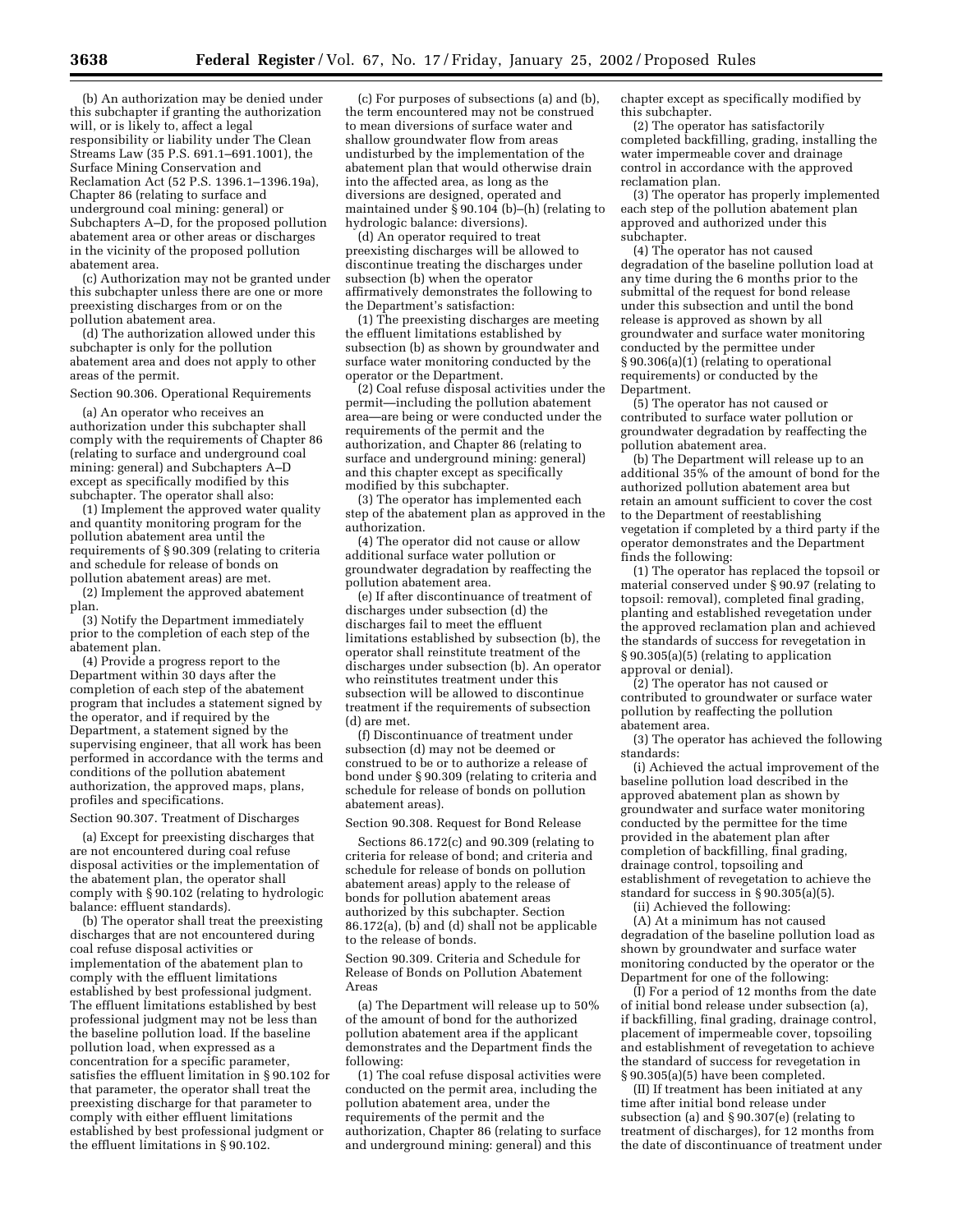§ 90.307(d), if backfilling, final grading, drainage control, placement of impermeable cover, topsoiling and establishment of revegetation to achieve the standard of success for revegetation in § 90.305(a)(5) have been completed.

(B) Conducted all the measures provided in the approved abatement plan and additional measures specified by the Department in writing at the time of initial bond release under subsection (a) of this section for the area requested for bond release.

(C) Caused aesthetic or other environmental improvements and the elimination of public health and safety problems by engaging in coal refuse disposal activities and reaffecting the pollution abatement area.

(D) Stabilized the pollution abatement area. (c) The Department will release the remaining portion of the amount of bond on the authorized pollution abatement area if the operator demonstrates and the Department finds the following:

(1) The operator has successfully completed the approved abatement and reclamation plans, and the pollution abatement area is capable of supporting the postdisposal land use approved under § 90.166 (relating to postdisposal land use).

(2) The operator has complied with the permit and the authorization, Chapter 86 and this chapter, except as specifically modified by this subchapter.

(3) The operator has not caused degradation of the baseline pollution load from the time of bond release under subsection (b) or, if treatment has been initiated after bond release under subsection (b) in accordance with § 90.307(e) for 5 years from the discontinuance of treatment under § 90.307(d).

(4) The applicable liability period has expired under § 86.151 (relating to period of liability).

Subchapter G. Experimental Practices

## Section 90.401. General

(a) To encourage advances in coal refuse disposal practices, coal refuse site reclamation, and advances in technology or practices that will enhance environmental protection with respect to coal refuse disposal activities, the Department may grant permits approving experimental practices and demonstration projects. The Department may grant these permits under the following circumstances:

(1) The environmental protection provided will be potentially more protective or at least as protective as required by this chapter, the Coal Refuse Disposal Control Act (52 P.S. §§ 30.51 30.66) and Chapter 86 (relating to surface and underground coal mining: general).

(2) The coal refuse disposal activities approved under the permits are not larger or more numerous than necessary to determine the effectiveness and economic feasibility of the experimental practices or demonstration projects.

(3) The experimental practices or demonstration projects do not reduce the protection afforded public health and safety below that provided by this chapter, the Coal Refuse Disposal Control Act and Chapter 86.

(b) Experimental practice permits issued under this subchapter shall meet all the provisions, standards, and information requirements of the 30 CFR 785.13 (relating to experimental practices mining).

In the letter of November 16, 2001, (administrative record No. PA 880.00) Pennsylvania notes that 30 CFR 938.16(kk) required it to amend the references contained in sections 3.1(c) and 3.1(d) of PA SMCRA. The condition requires the cross-reference to section 4.2(f) in section 3.1(c) be replaced with section 4b(f) and the cross reference to section 18.6 in section 3.1(d) be replaced with section 24.

Pennsylvania explained that sections 3.1(c) and 3.1(d) of PA SMCRA are part of a numbering system used by the Pennsylvania Legislative Reference Bureau. Likewise the cross-referenced sections 4.2(f) and 18.6 are also Legislative Reference Bureau numbering. Section 4b(f) is part of a numbering system used in Purdon's Pennsylvania Statutes Annotated (Purdon's). The complete number for section 4(b)(f) in Purdon's is 52 P.S. 1396.4b(f). Purdon's 52 P.S. 1396.4b(f) is the Legislative Reference Bureau's Section 4.2(f). Section 24 was formerly a Purdon's number. The complete number for section 24 in Purdon's was 52 P.S. 1396.24. Section 1396.24 was renumbered to 1396.18f in 1993 as a result of amendments to PA SMCRA. Purdon's section 1396.18f is the Legislative Reference Bureau's Section 18.6. Pennsylvania believes that since the cross-references in sections 3.1(c) and 3.1(d) of SMCRA are the appropriate Legislative Reference Bureau Numbers that should be referenced, 30 CFR 938.16(kk) should be removed.

#### **III. Public Comment Procedures**

Under the provisions of 30 CFR 732.17(h), we are seeking your comments on whether the amendment satisfies the applicable program approval criteria of 30 CFR 732.15. If we approve the amendment, it will become part of the State program.

### *Written Comments*

Send your written comments to OSM at the address given above. Your written comments should be specific, pertain only to the issues proposed in this rulemaking, and include explanations in support of your recommendations. We will not consider or respond to your comments when developing the final rule if they are received after the close of the comment period (see **DATES**). We will make every attempt to log all comments into the administrative record, but comments delivered to an

address other than the Harrisburg Field Office may not be logged in.

#### *Availability of Comments*

We will make comments, including names and addresses of respondents, available for public review during normal business hours. We will not consider anonymous comments. If individual respondents request confidentiality, we will honor their request to the extent allowable by law. Individual respondents who wish to withhold their name or address from public review, except for the city or town, must state this prominently at the beginning of their comments. We will make all submissions from organizations or businesses, and from individuals identifying themselves as representatives or officials of organizations or businesses, available for public review in their entirety.

## *Public Hearing*

If you wish to speak at the public hearing, contact the person listed under **FOR FURTHER INFORMATION CONTACT** by 4:00 p.m., e.s.t. on February 11, 2002. If you are disabled and need special accommodations to attend a public hearing, contact the person listed under **FOR FURTHER INFORMATION CONTACT**. We will arrange the location and time of the hearing with those persons requesting the hearing. If no one requests an opportunity to speak, we will not hold a hearing.

To assist the transcriber and ensure an accurate record, we request, if possible, that each person who speaks at the public hearing provide us with a written copy of his or her comments. The public hearing will continue on the specified date until everyone scheduled to speak has been given an opportunity to be heard. If you are in the audience and have not been scheduled to speak and wish to do so, you will be allowed to speak after those who have been scheduled. We will end the hearing after everyone scheduled to speak and others present in the audience who wish to speak, have been heard.

## *Public Meeting*

If only one person requests an opportunity to speak, we may hold a public meeting rather than a public hearing. If you wish to meet with us to discuss the amendment, please request a meeting by contacting the person listed under **FOR FURTHER INFORMATION CONTACT**. All such meetings are open to the public and, if possible, we will post notices of meetings at the locations listed under **ADDRESSES**. We will make a written summary of each meeting a part of the administrative record.